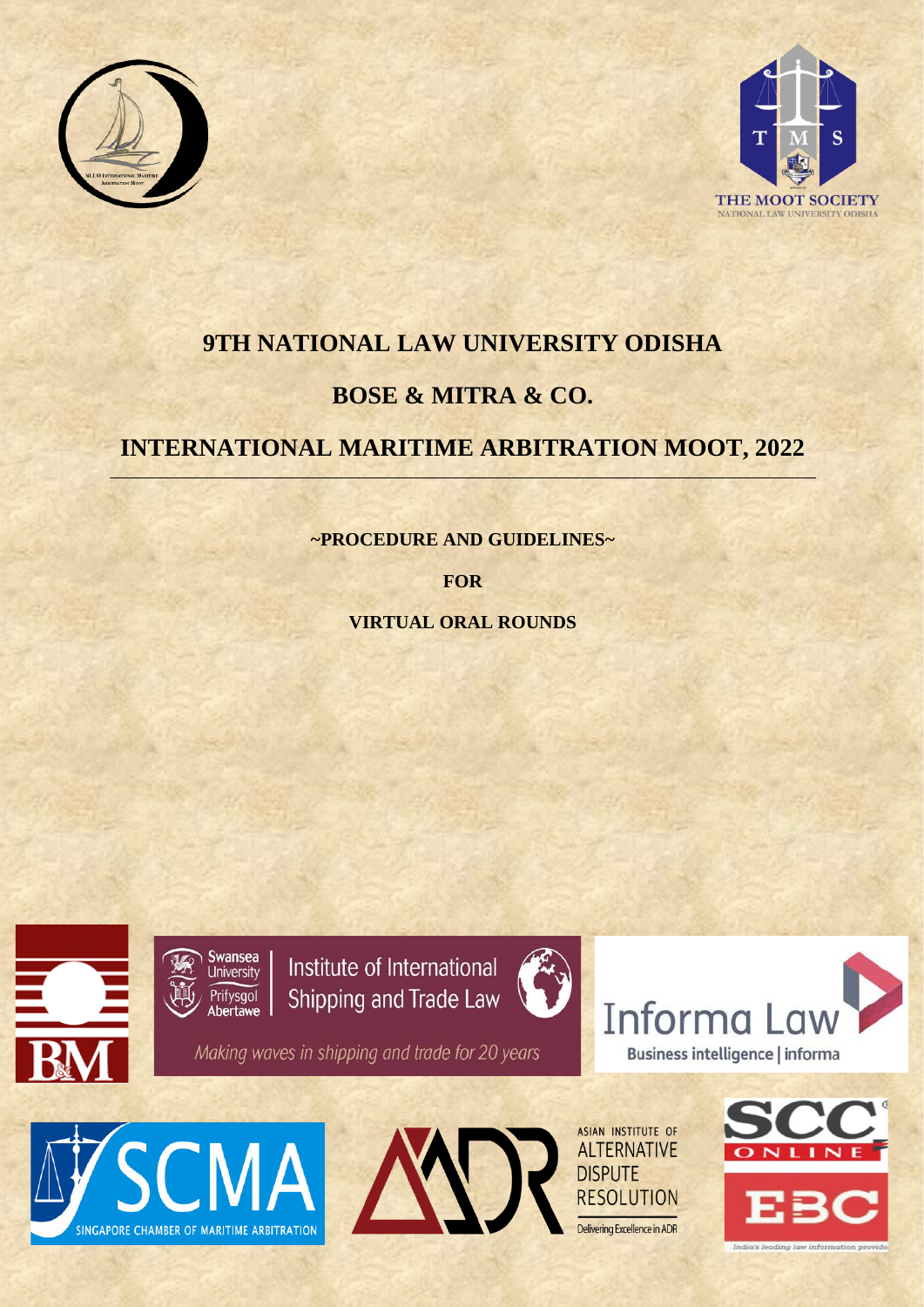### **TABLE OF CONTENTS**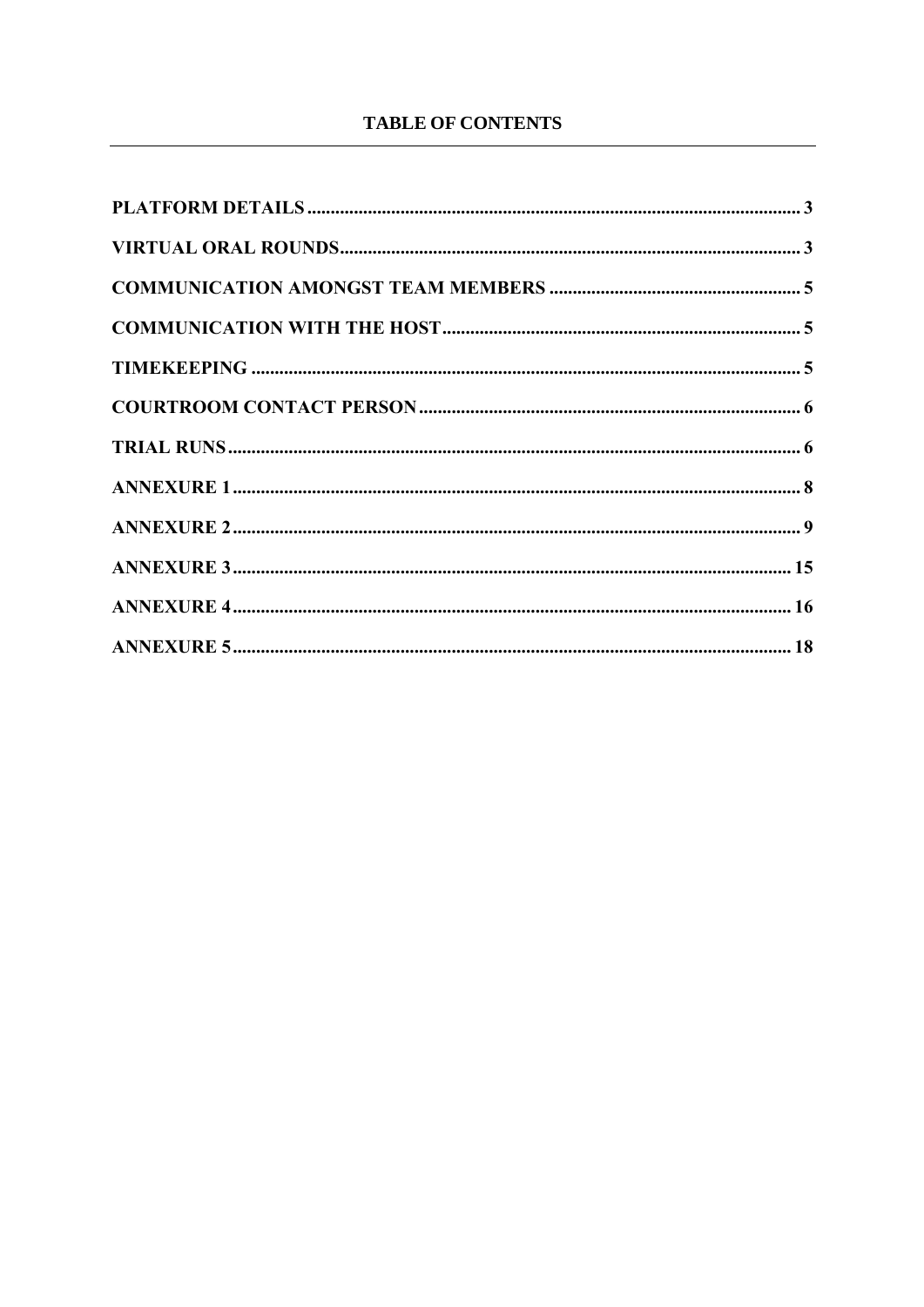*Pursuant to Rule 3 of the Addendum to the Rules of the Competition, the following Procedure and Guidelines for the Virtual Oral Rounds are applicable and binding on all the participating teams.*

#### **PLATFORM DETAILS**

<span id="page-2-0"></span>1. The Virtual Oral Rounds [VOR] shall take place on the platform provided by 'Moot Yaatly'. The platform can be accessed at https://moot.yaatly.com/

2. All participants must access Moot Yaatly on their laptops/personal computers only. The use of mobile phones and/or tablets shall not be permitted to appear in VOR.

3. All participants must access Moot Yaatly only through Chrome, Microsoft Edge or any other chromium based web browser. Use of any other browser (e.g., Safari, Opera, Firefox, etc.) is strictly prohibited.

4. All participants shall only use the email address used for registering for the IMAM to register their accounts with Moot Yaatly. Kindly refer to Annexure 1.

#### **VIRTUAL ORAL ROUNDS**

#### <span id="page-2-1"></span>[*Kindly refer to Annexure 2*]

1. The participants must use the link provided by the Organising Committee to register for each event (each preliminary round). Participants must register for all the events by  $19<sup>th</sup>$ -20<sup>th</sup> March 2022.

2. The participants shall log in to Moot Yaatly via their registered email addresses.

3. Participants shall remain anonymous for the entire duration of the event by renaming themselves after entering the Lobby in the following format- Team Code | Side | Role. Kindly refer to Annexure 2.7.

E.g., 801 C S1 / 802 R S2 / 803 R R, where for Sides: C refers to Claimant and R refers to Respondents and for Roles: S1 refers to Speaker 1, S2 refers to Speaker 2, and R refers to the researcher.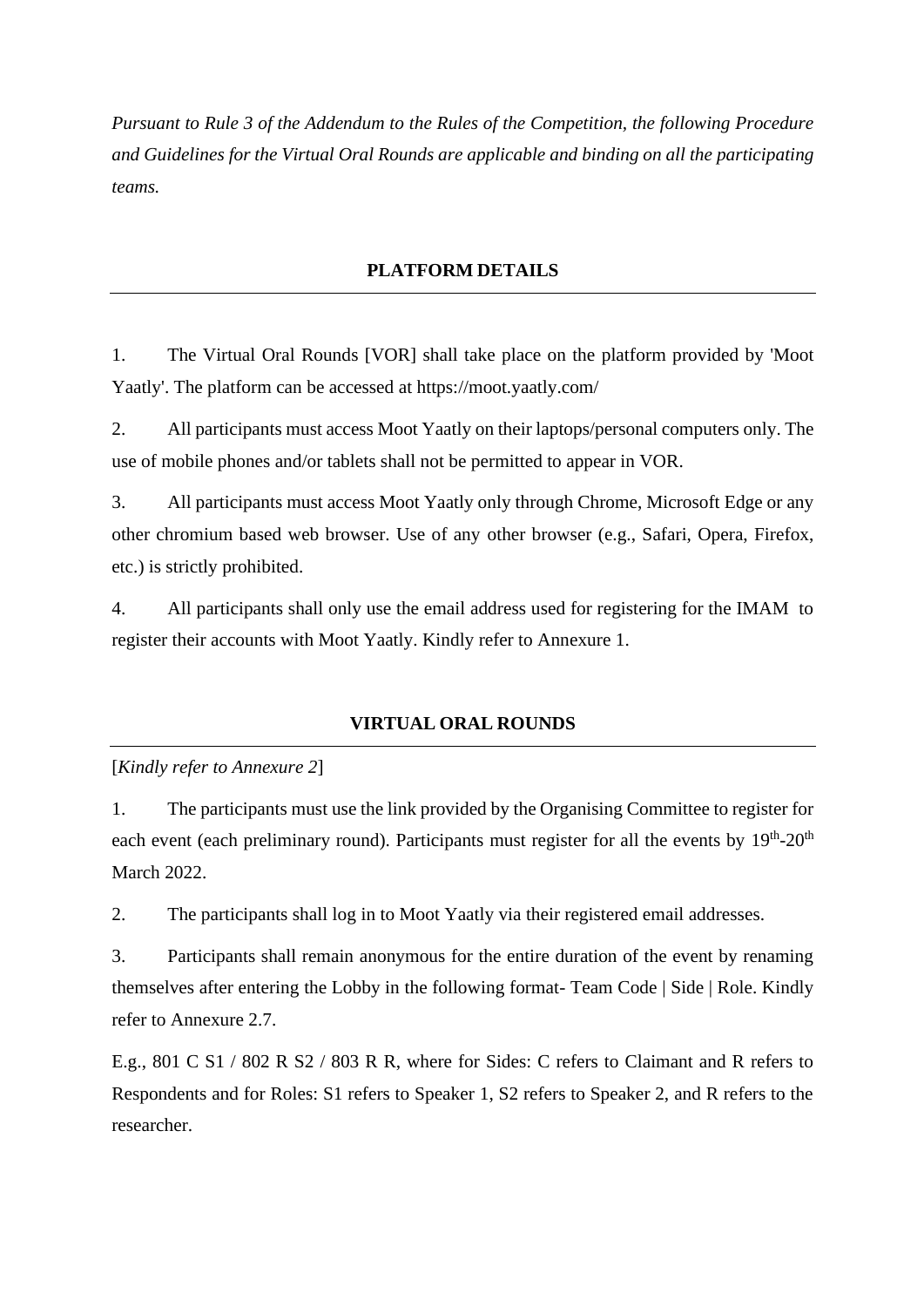4. Reporting Time: The teams are required to join the courtroom half an hour before the scheduled round.

5. Joining the Virtual Court Room:

a. Participants are required to join the appropriate virtual courtroom via the listings in the Lobby. Kindly refer to Annexure 2.6.

b. Participants must select their respective side before joining the virtual courtroom. Kindly refer to Annexure 2.9.

6. Audio and Video:

a. The participant shall use earphones/headphones/headset to avoid disturbance/echo during the rounds.

b. Participants' camera shall not be turned off at any time during the entire duration of the round.

c. The researcher's microphone shall remain muted for the entire duration of the round. The Speaker's microphone shall remain muted until their turn.

d. In case of any hindrance faced owing to poor internet quality, the Speaker can click on 'pause all videos on your screen'. This will pause the video thumbnail of all the other attendees of the courtroom on the Speaker's screen. Other participants will be able to broadcast and continue their videos through the session. Kindly refer to Annexure 5.

#### 7. Podium: [Kindly refer from Annexure 2.10]

a. During the rounds, each Speaker must 'take the floor' in turn. The order may be mutually agreed upon between the participating teams before the commencement of the round.

b. Once the Speaker takes the floor, the Speaker's video is automatically switched off, and all the participants will be muted. The Speaker on the floor/ podium must unmute the microphone and switch on the video before commencing his/her submission.

c. Post submissions, the Speaker shall 'stand down'. Once again, the Speaker's video is switched off automatically, and all the participants are muted. The Speaker must switch on the video immediately.

8. Prep Rooms: [*Kindly refer to Annexure 3*]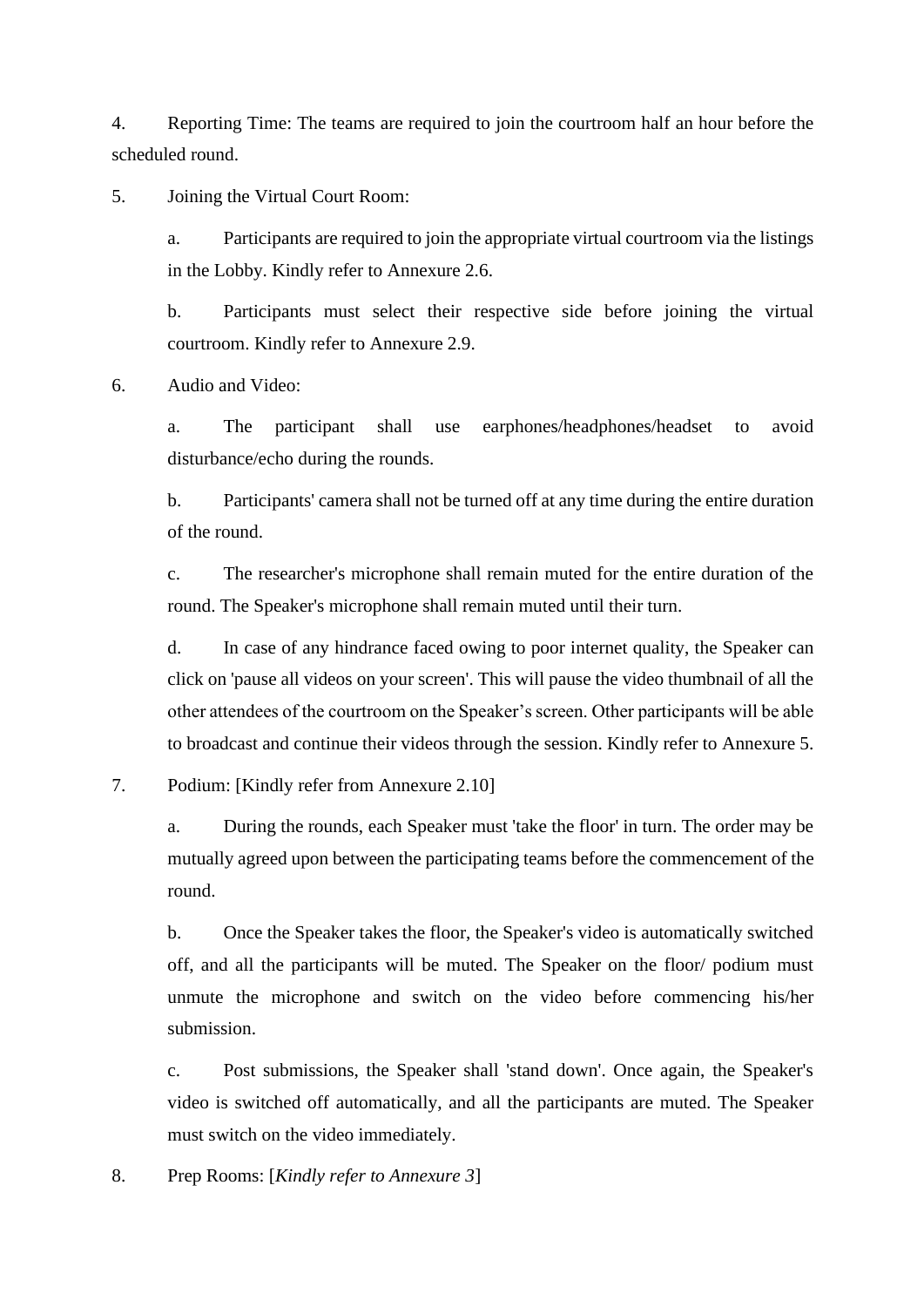a. 'Prep rooms' shall be used upon the conclusion of the round only. Use of prep rooms before the commencement of the rounds, under any circumstance, will attract penalty at the complete discretion of the host of the courtroom.

b. After the conclusion of the sur-rebuttal, participants are required to join their respective prep rooms upon receiving instructions from the host.

c. In case of any assistance inside the prep room, participants can request assistance from the host via 'courtroom chat' by messaging 'Need Help'.

d. Participants will be informed to re-join the main courtroom via courtroom chat.

e. To exit the prep room, the participants must press the back button on their browser and go back. This will prompt a pop-up window via which the teams will be required to re-join the same courtroom via the same side.

#### **COMMUNICATION AMONGST TEAM MEMBERS**

<span id="page-4-0"></span>1. During the rounds, participants may communicate amongst each other using the Team Chat option.

2. Participants are not allowed to communicate with the judges at any time.

3. The host will constantly monitor the participants' communications. Any unauthorised communication between teams will be treated as unfair means, leading to an appropriate penalty, ranging from the deduction in round points to disqualifying the team from the competition.

#### **COMMUNICATION WITH THE HOST**

<span id="page-4-1"></span>1. The host shall brief the participants before the commencement of the rounds and address all queries or concerns.

2. During the rounds, the teams may use the 'room chat' option to communicate with the host.

<span id="page-4-2"></span>3. In the prep room, the teams shall use the public chat by seeking 'Need Help - requesting the host's presence in the prep room' to clarify any query or concerns

#### **TIMEKEEPING**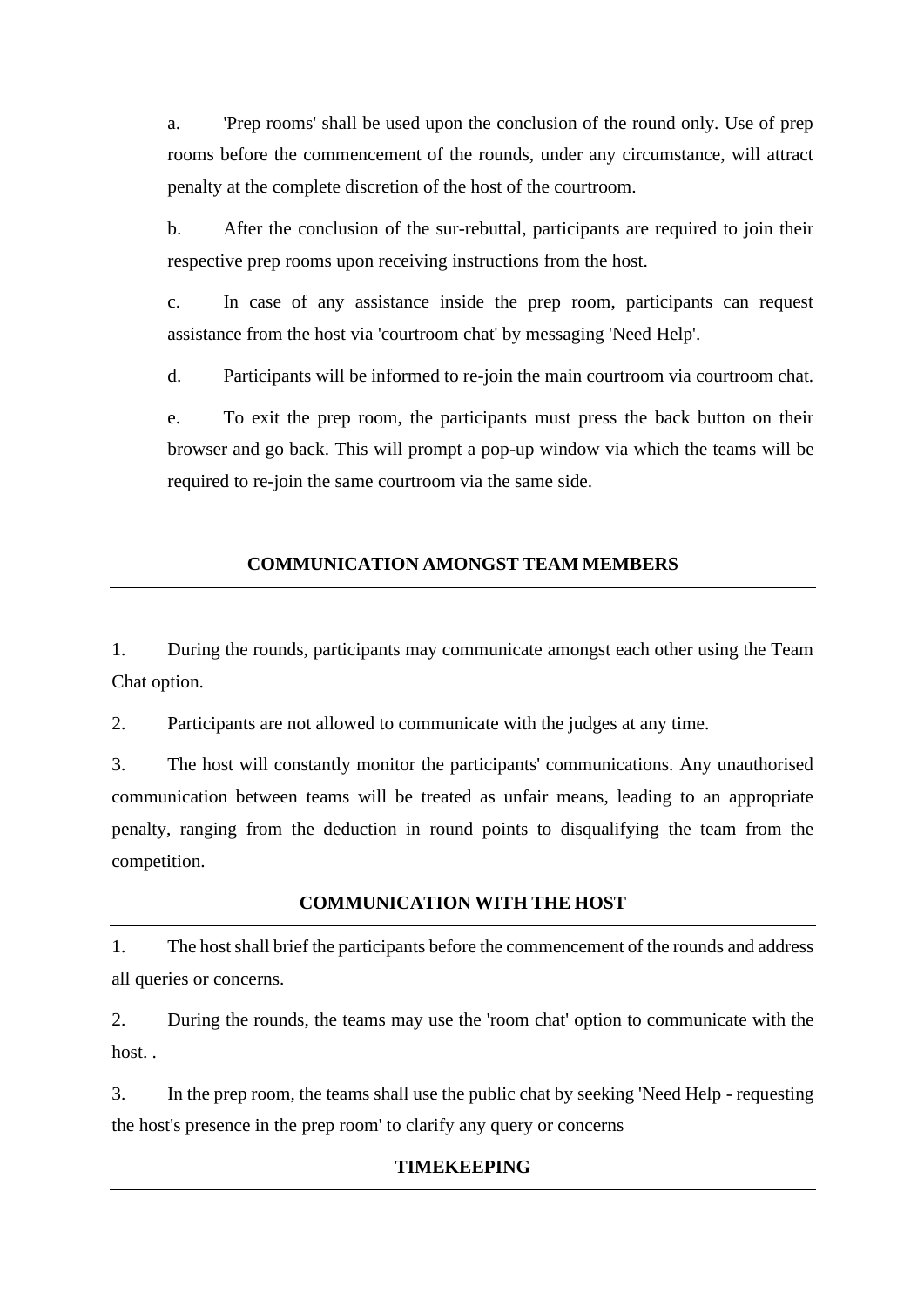1. In the Preliminary Rounds, each team is allotted 30 minutes of speaking time, including the time for rebuttals and sur-rebuttals.

2. In the Advanced Rounds, each team is allotted 45 minutes of speaking time, including the time for rebuttals and sur-rebuttals.

3. In the Preliminary Rounds, each Speaker shall be allocated a minimum of 10 minutes, exclusive of the time allotted for the rebuttals and sur-rebuttals.

4. In the Advanced Rounds, each Speaker shall be allocated a minimum of 18 minutes, exclusive of the time allotted for the rebuttals and sur-rebuttals.

5. The researcher shall submit the team's time allocation by entering the respective time division in the 'Speaker Times' column before the round's scheduled commencement as provided under Annexure 2.10, post which the speaker times must be saved. Notwithstanding, the first Speaker from each team must inform the judges about the allocation of their time.

6. The timer for each Speaker would be visible on the top right corner of the podium. The host shall start the timer once the submissions begin. Additionally, the host shall communicate to the teams and the judges, via the chat option, the remaining speaking time in the intervals of 10, 5 and 2 minutes each. No speaker shall be permitted to speak after the allocated time's conclusion unless authorised by the judges. In case of additional time, the host shall adjust the timer, which would be visible in the same top-right corner of the floor. Kindly refer to Annexure 2.12.

#### **COURTROOM CONTACT PERSON**

<span id="page-5-0"></span>1. A designated person shall be assigned to each courtroom as the courtroom contact person, whose contact details will be shared with the teams before the rounds commence.

2. The courtroom contact person shall ensure that the participating team's login and join the meeting as per the scheduled time.

#### **TRIAL RUNS**

<span id="page-5-1"></span>1. To acquaint the participating teams with the platform, the Organising Committee shall conduct a trial run on Moot Yaatly on 19<sup>th</sup> -20<sup>th</sup> March 2022.

2. The participating teams must create their Moot Yaatly account by following Annexure 1 before the trial runs.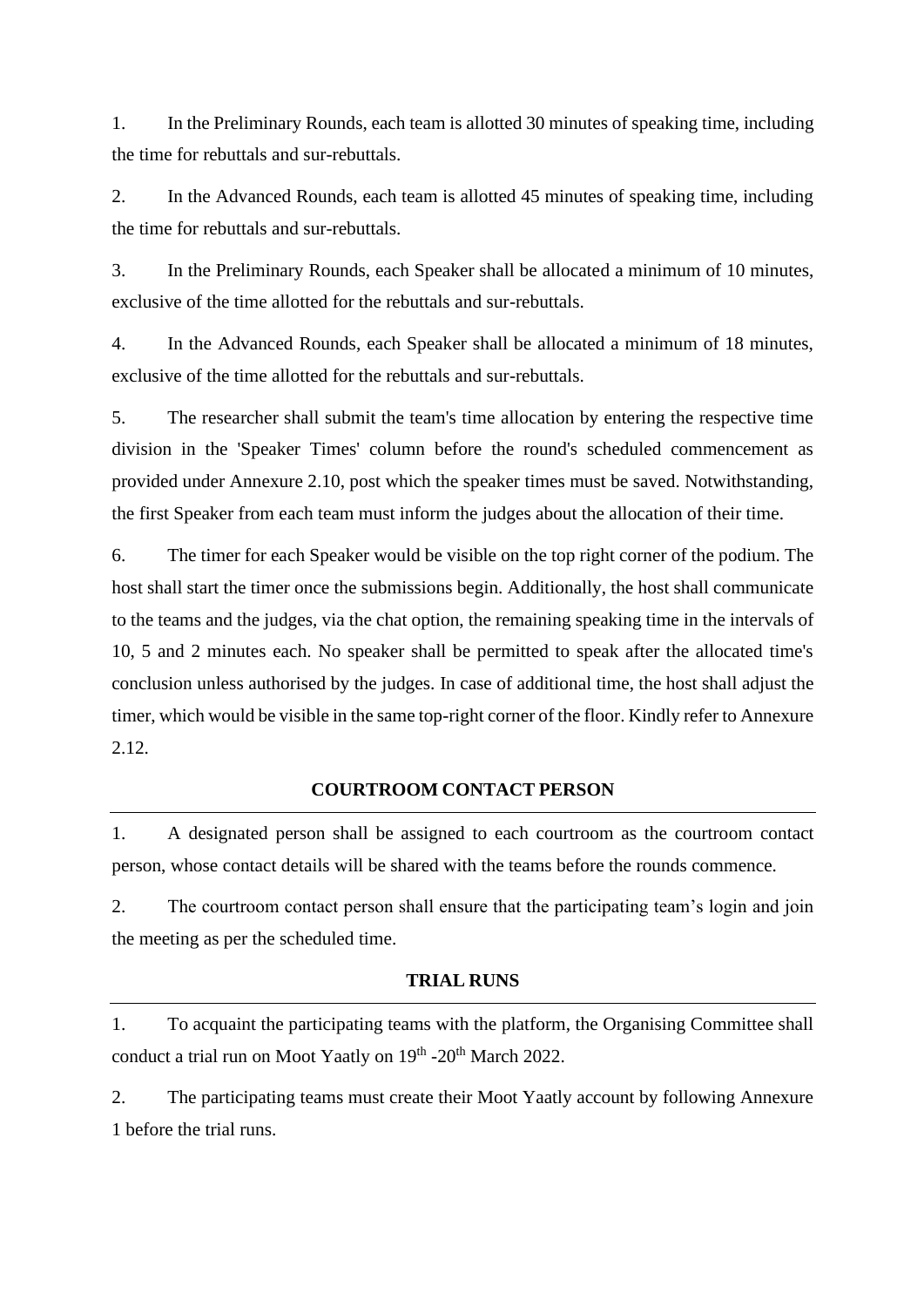3. The trial run shall be conducted in the auditorium, available in the top left-hand side corner in the Lobby.

4. The participating teams are advised to undertake trial runs from the same venue and use the same network connection used for the VOR.

5. Additional trial runs may be held by the Organising Committee upon receipt of such requests from the teams.

6. Notwithstanding, the teams are advised to acquaint themselves with the Yaatly platform. Additional clarifications regarding the same will be provided to the teams during the trial run on  $19<sup>th</sup>$  -  $20<sup>th</sup>$  March 2022.

7. All participants must join the trial run. Teams shall rename themselves according to their roles assumed in the first preliminary round before entering the auditorium for the trial run.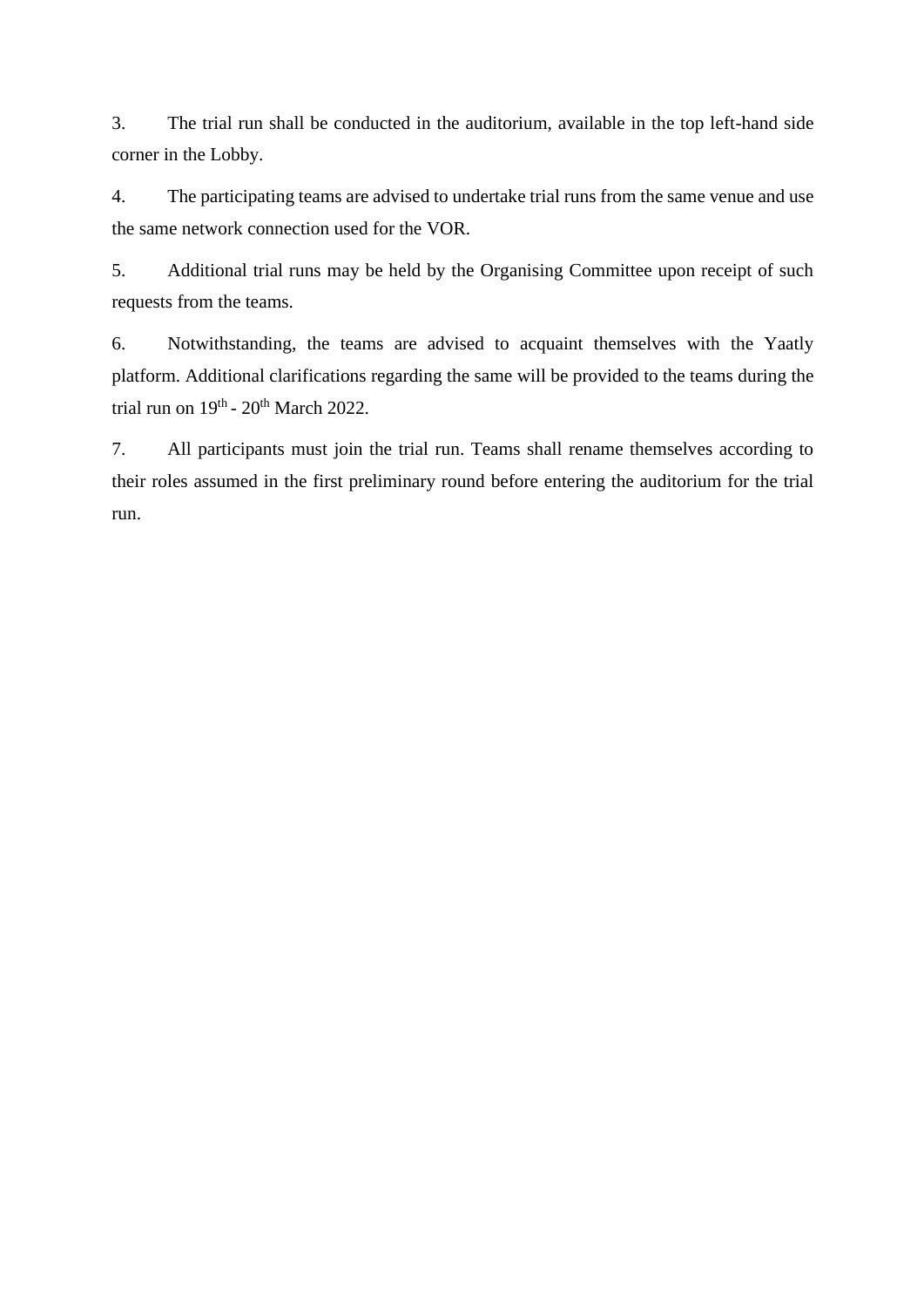#### <span id="page-7-0"></span>**How to register an account on Moot Yaatly?**

1. Visit [https://moot.yaatly.com/.](https://moot.yaatly.com/)

2. 2. This will direct you to the login page of Moot Yaatly. Create an account or sign

up.

| <b>LOGIN TO YAATLY</b> | <b>CREATE YOUR ACCOUNT</b>                             |
|------------------------|--------------------------------------------------------|
|                        | * Signing up for a competitor? Use their name instead. |
| $\nabla$ Email         | A First and last name                                  |
|                        | ⊡ Email                                                |
| <b>品</b> Password      | <b>品</b> Password                                      |
| Forgot password?       | √ Enter your password again                            |
| Log in                 | I agree to the Terms of Use<br>$\Box$                  |
|                        | Register                                               |
| Need an account?       |                                                        |
| Sign up                | Already have an account?                               |
|                        | Sign in                                                |
| Privacy                | υ<br>Privacy                                           |

3. The name must be 'team code and role of the participant for the first preliminary round'. E.g., 801 S1. Additionally, the email address registered with the Organising Committee must be used to create the Moot Yaatly account. Before Registering, ensure checking the box for Terms of Use.

4. After registration, enter Team Code - Role in the first preliminary round in 'Name of Organisation'. This completes the registration of your Moot Yaatly account.

| <b>CREATE YOUR ACCOUNT</b>                             | Get started by creating your own organization<br>Then you can make awesome online events! |
|--------------------------------------------------------|-------------------------------------------------------------------------------------------|
| * Signing up for a competitor? Use their name instead. |                                                                                           |
| A 801 S1<br>$\bullet$                                  |                                                                                           |
| ⊠ xyz@gmail.com<br>$\bullet$                           |                                                                                           |
| $\bullet$<br>$\theta$ assessess                        |                                                                                           |
| $\bullet$<br>$\checkmark$                              |                                                                                           |
| I agree to the Terms of Use<br>$\backsim$              |                                                                                           |
| Register                                               | What's it called?                                                                         |
|                                                        | Team Code - Speaker 1 / 2 / Researcher                                                    |
| Already have an account?                               | 38/80                                                                                     |
| Sign in                                                | Create                                                                                    |
| п<br>Privacy                                           |                                                                                           |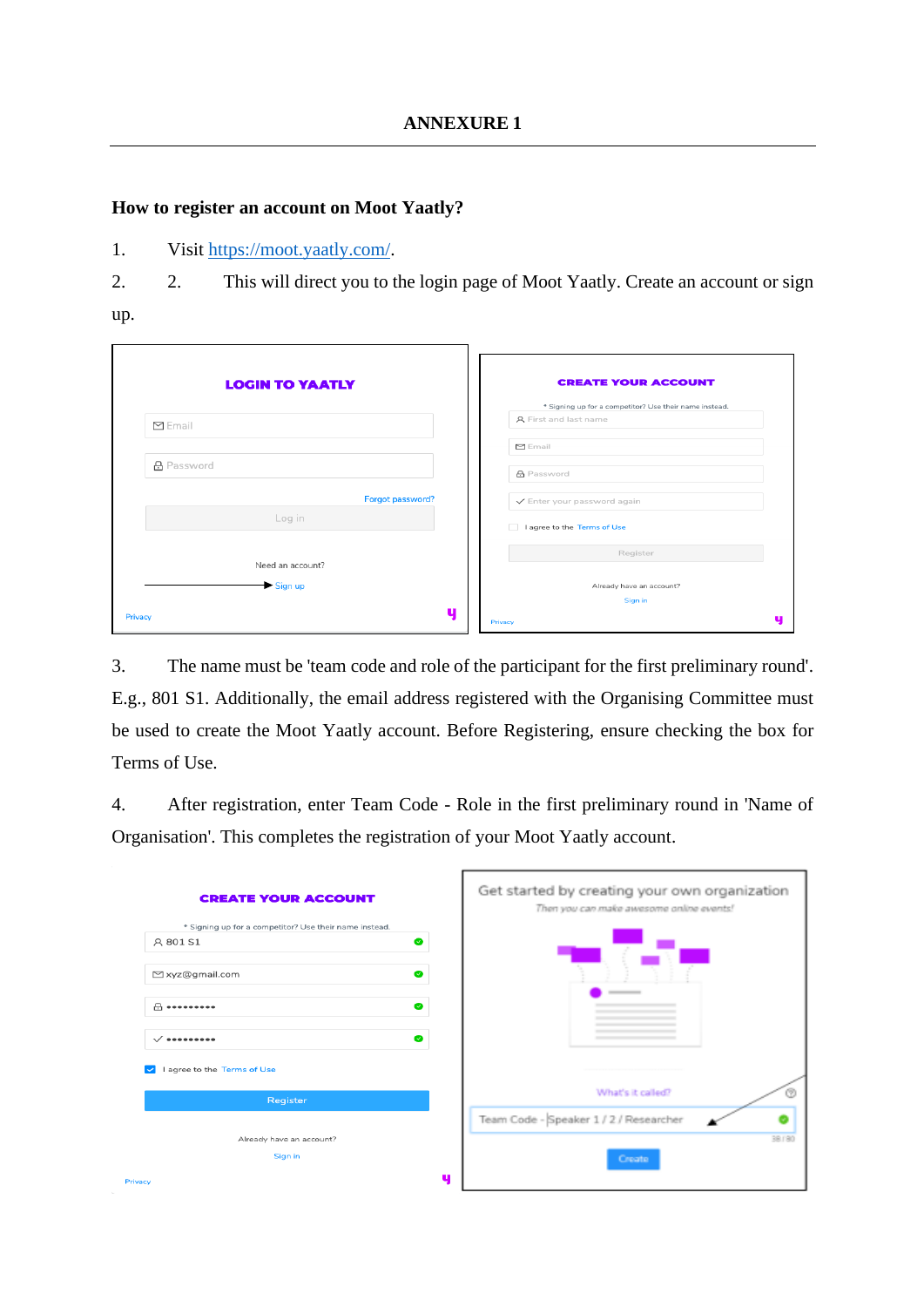#### <span id="page-8-0"></span>**How to join the event for Virtual Oral Rounds?**

1. Use the link provided by the Organising Committee and sign in using your registered account for Moot Yaatly. Join the event as 'an individual'.

- 2. After joining the event, participants would be directed to the Lobby of the event.
- 3. Begin test to ensure that connection, audio, and video is proper.

| <b>EVENT INVITATION</b><br><b>8th IMAM Virtual Oral</b>                                                                                                                                             | Systems check                                                                                                                                   |                   | х     |
|-----------------------------------------------------------------------------------------------------------------------------------------------------------------------------------------------------|-------------------------------------------------------------------------------------------------------------------------------------------------|-------------------|-------|
| Rounds 2021<br>Thursday, Mar 25<br>Thursday, Mar 25                                                                                                                                                 | Check your network connection, audio and video by pressing the button<br>below. You may see your webcam turn on momentarily while it is tested. |                   |       |
| 12:00 AM<br>11:59 PM<br>2021<br>2021<br><b>STARTING IN:</b><br>$\bf o$<br>0<br>0<br>0<br>mins<br>days<br>hours<br>secs                                                                              | If your browser asks you for permission to use your mic and camera, please<br>allow it to do so.                                                |                   |       |
| The event has begun!<br>Invite your organization<br>Join as an individual                                                                                                                           | CONNECTION                                                                                                                                      | AUDIO             | VIDEO |
| Joining the event as an individual means that your organization will not be<br>invited, and cannot access the event.<br>If you later decide that you want to invite an organization, just return to |                                                                                                                                                 | <b>Begin test</b> |       |
| this invitation to do so.<br>Join this event!                                                                                                                                                       |                                                                                                                                                 |                   | Close |

4. Mandatorily complete the systems check. This information will be visible to the event director. You will not be allowed to commence your rounds if the systems check is not complete and the information is not visible to us.

5. In case a pop up in the top left appears for permission to access the microphone and camera, ensure that it is allowed.

| moot.yaatly.com wants to<br>Use your microphone |              | ×            | moot.yaatly.com wants to<br>Use your camera |              |              |
|-------------------------------------------------|--------------|--------------|---------------------------------------------|--------------|--------------|
|                                                 | <b>Block</b> | <b>Allow</b> |                                             | <b>Block</b> | <b>Allow</b> |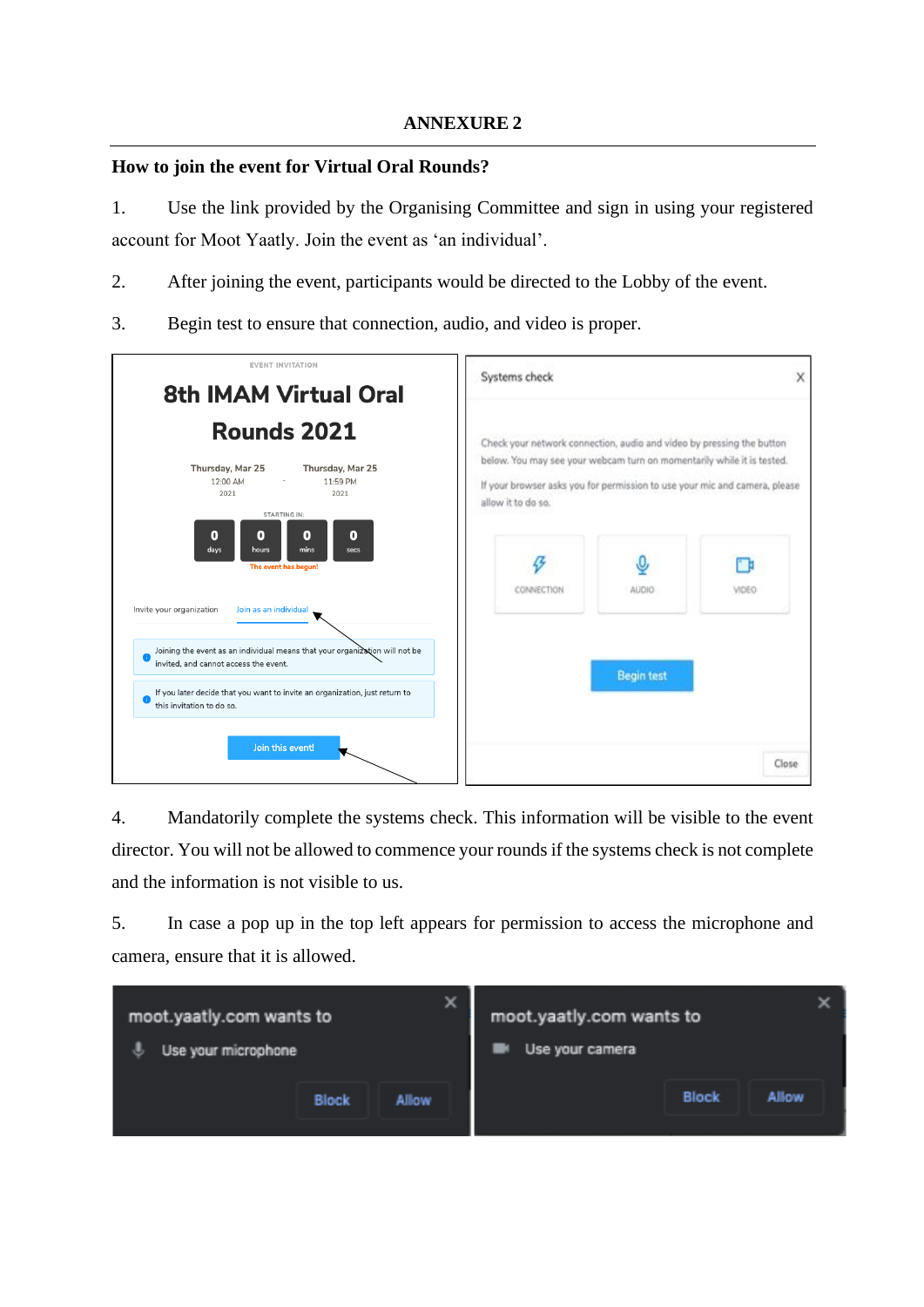| Check your network connection, audio and video by pressing the button                            |                   |                                                                |  |
|--------------------------------------------------------------------------------------------------|-------------------|----------------------------------------------------------------|--|
| below. You may see your webcam turn on momentarily while it is tested.                           |                   |                                                                |  |
| If your browser asks you for permission to use your mic and camera, please<br>allow it to do so. |                   |                                                                |  |
|                                                                                                  |                   |                                                                |  |
|                                                                                                  |                   |                                                                |  |
|                                                                                                  |                   |                                                                |  |
| CONNECTION                                                                                       | <b>AUDIO</b>      |                                                                |  |
|                                                                                                  |                   |                                                                |  |
| 3.52 Mbps                                                                                        | Working           | Working                                                        |  |
|                                                                                                  |                   |                                                                |  |
|                                                                                                  | <b>Begin test</b> |                                                                |  |
|                                                                                                  |                   |                                                                |  |
|                                                                                                  |                   | Your systems status has been updated and is now visible to the |  |
| event director.                                                                                  |                   |                                                                |  |
|                                                                                                  |                   |                                                                |  |
|                                                                                                  |                   |                                                                |  |

Once the test is completed, close the pop-up.

6. Now you enter the Lobby. All the postings for the eight virtual courtrooms would be visible on the screen. The participants are required to join their respective courtroom only. Note that you can enter the auditorium by accessing it from the lobby screen's top left corner. Only upon express instructions from the Organising Committee shall the teams enter the auditorium.

| <b>BCS</b>                                   |                                                                                                          | 泉                       |
|----------------------------------------------|----------------------------------------------------------------------------------------------------------|-------------------------|
| Auditorium<br>ю.<br>$\overline{\phantom{a}}$ | 8th IMAM Virtual Oral Rounds 2021<br>Mar 26 2021, 12:00 AM - Mar 26 2021, 11:59 PM<br>Hosted by Team 101 | <b>G Lobby</b>          |
| <b>@ EVENT HQ</b>                            | Sheet).                                                                                                  | $\searrow$              |
| <b>IN SOCIAL HALL</b><br>Create room         | $\overline{\phantom{a}}$<br>1. Applicant 801 -vs- Respondent: 802 (ludges - A)                           | Join 10                 |
|                                              | 2. Applicant 803 -vs- Respondent: 804 (ludges - B)                                                       | Join 30                 |
|                                              | 3. Applicant 805 -vs- Respondent: 906 Budges - Ci                                                        | <b>Join 30</b>          |
|                                              | 4. Applicant 807 -vs- Respondent: 909 (ludges - D)                                                       | Join 30                 |
|                                              | 5. Applicant 809 -vs- Respondent: 810 (ludges - E)                                                       | Join 30                 |
|                                              | 6. Applicant 811 -vs- Respondent 812 (ludges - F)                                                        | - Join 30               |
|                                              | 7. Applicant 813 -vo-Respondent R14 (ludges - G)<br>R. Applicant R15 -vs- Respondent R16 (ludges - H)    | John 30                 |
|                                              |                                                                                                          | Join 39                 |
|                                              |                                                                                                          |                         |
|                                              |                                                                                                          | ≇ ⊜  <br>$\ominus$ Outs |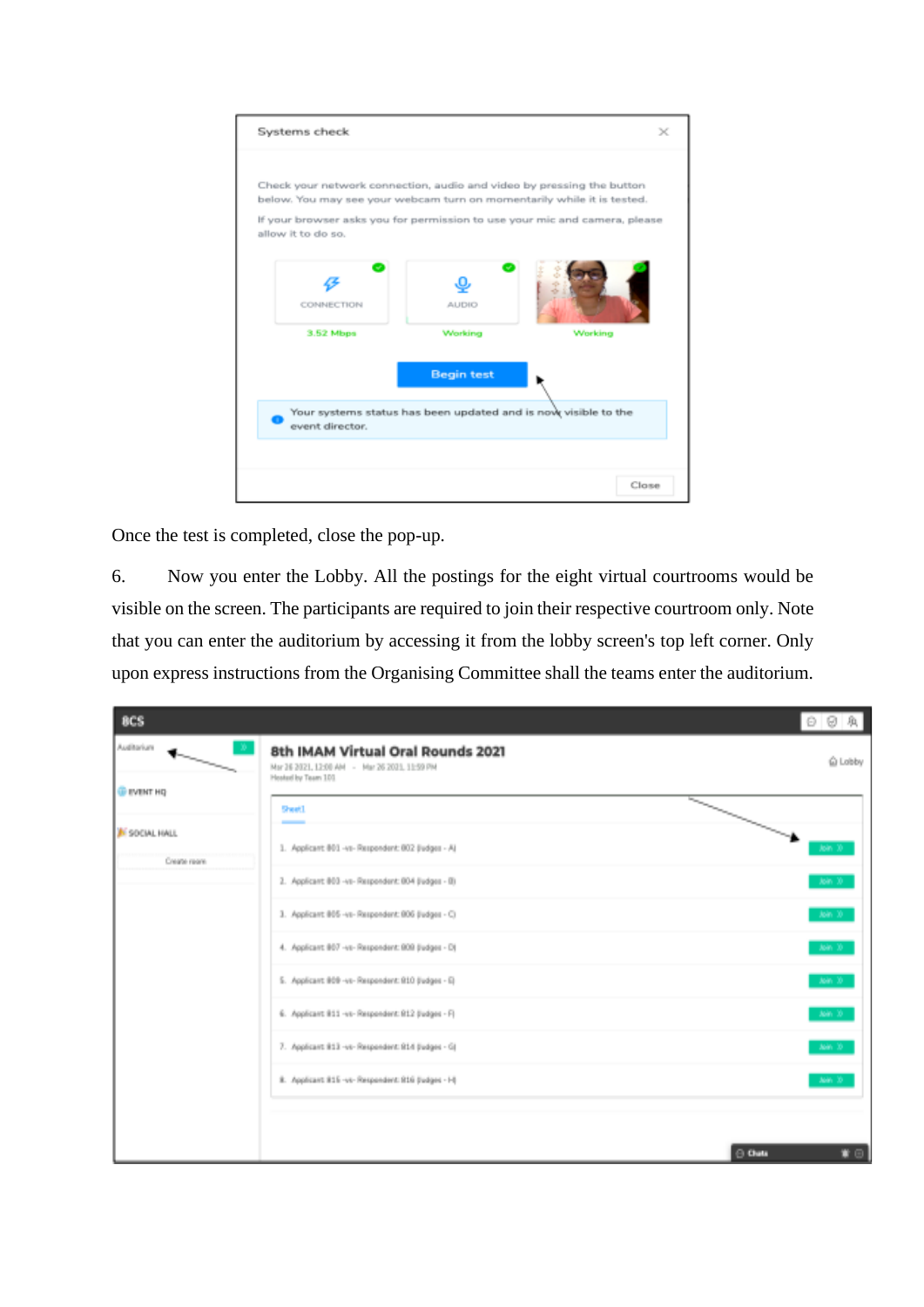7. Before joining the respective courtroom, ensure to rename it in the prescribed manner. E.g.: 801 C S1/ 802 R S2/ 802 R R.

To rename: Click at the top left corner and move the cursor to the top right end of the name and click the edit icon.

| 8S         | 801 S1                                                               |                                                                     |
|------------|----------------------------------------------------------------------|---------------------------------------------------------------------|
| Auditorius | El xyz@gmail.com<br>A bdN7O1wyzag8RbqxXwBCujOgFRg2<br><b>Q</b> Lobby |                                                                     |
|            | ← Leave event                                                        |                                                                     |
|            |                                                                      |                                                                     |
|            | 8S                                                                   | 801 S1                                                              |
|            | Auditorius                                                           | S xyz@gmail.com<br>A bdN7O1wyzag8RbqxXwBCujCgFRg2<br><b>Q</b> Lobby |
|            | <b>PTL SPECTROLLERS</b>                                              | ← Leave event                                                       |

Add the side [Claimant/ Respondent] and double-check your role [S1, S2, R] for the preliminary round. Click update to rename.

| ⊙ Success!                                               |        |
|----------------------------------------------------------|--------|
| Update member name                                       | x      |
| 801 Claimant S1                                          |        |
|                                                          | Update |
| Note - this changes the member's name in the event only. |        |

**After updating, reload the browser page from the top left to update the revised name effectively.**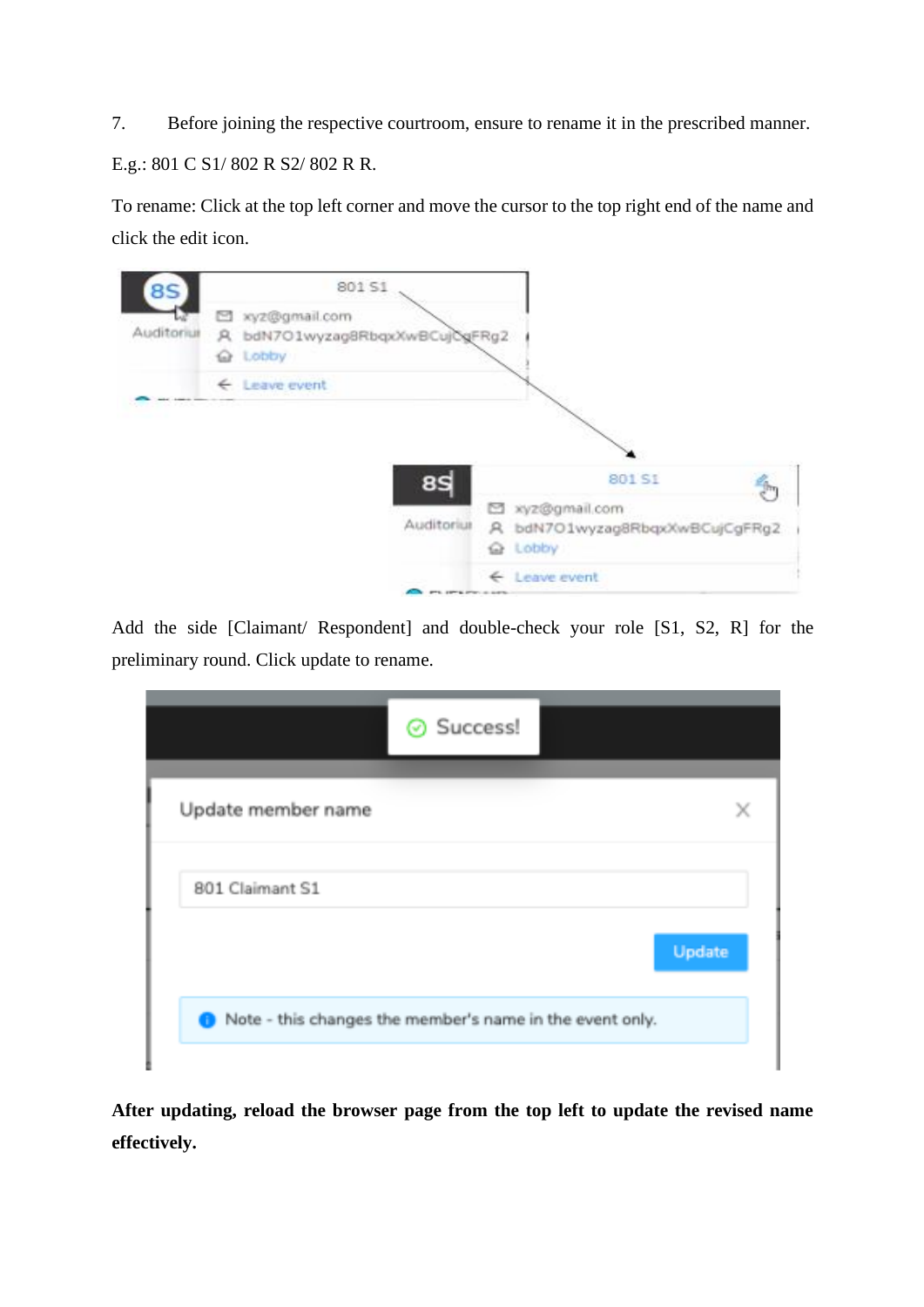

## 8. After renaming, join the respective virtual courtroom.

| 8th IMAM Virtual Oral Rounds 2021<br>Mar 26 2021, 12:00 AM - Mar 26 2021, 11:59 PM<br>Heated by Team 101 | △ Lobby |
|----------------------------------------------------------------------------------------------------------|---------|
| <b>Sheet1</b>                                                                                            |         |
| 1. Applicant: BO1 -vs- Respondent: BO2 (Judges - A)                                                      | Join.   |
| 2. Applicant: 803 -vs- Respondent: 804 (Judges - B)                                                      | Join.   |
| 3. Applicant: 805 -vs- Respondent: 806 (Judges - C)                                                      | Join.   |
| 4. Applicant: 807 -vs- Respondent: 808 (ludges - D)                                                      | Join X  |
| 5. Applicant: 809 -vs- Respondent: 810 (Judges - E)                                                      | Join 3  |
| 6. Applicant: 811 -vs- Respondent: 812 (Judges - F)                                                      | Join 3  |
| 7. Applicant: 813 -vs- Respondent: 814 (Judges - G)                                                      | Jain.   |
| 8. Applicant: 815 -vs- Respondent: 816 (ludges - H)                                                      | Join.   |

#### 9. Select your side carefully.

|                   | Select your role    |                                                                                                                                                                                                                                                                                                                                                     |
|-------------------|---------------------|-----------------------------------------------------------------------------------------------------------------------------------------------------------------------------------------------------------------------------------------------------------------------------------------------------------------------------------------------------|
| <b>Tearra</b>     |                     |                                                                                                                                                                                                                                                                                                                                                     |
| 1. Applicant: 801 |                     | Select                                                                                                                                                                                                                                                                                                                                              |
| Respondent: BO2   |                     | $\begin{picture}(20,10) \put(0,0){\line(1,0){10}} \put(15,0){\line(1,0){10}} \put(15,0){\line(1,0){10}} \put(15,0){\line(1,0){10}} \put(15,0){\line(1,0){10}} \put(15,0){\line(1,0){10}} \put(15,0){\line(1,0){10}} \put(15,0){\line(1,0){10}} \put(15,0){\line(1,0){10}} \put(15,0){\line(1,0){10}} \put(15,0){\line(1,0){10}} \put(15,0){\line(1$ |
| Judges            |                     |                                                                                                                                                                                                                                                                                                                                                     |
| $1. - A.$         |                     | Select.                                                                                                                                                                                                                                                                                                                                             |
|                   | OF.                 |                                                                                                                                                                                                                                                                                                                                                     |
|                   | Join so an Observer |                                                                                                                                                                                                                                                                                                                                                     |
|                   |                     |                                                                                                                                                                                                                                                                                                                                                     |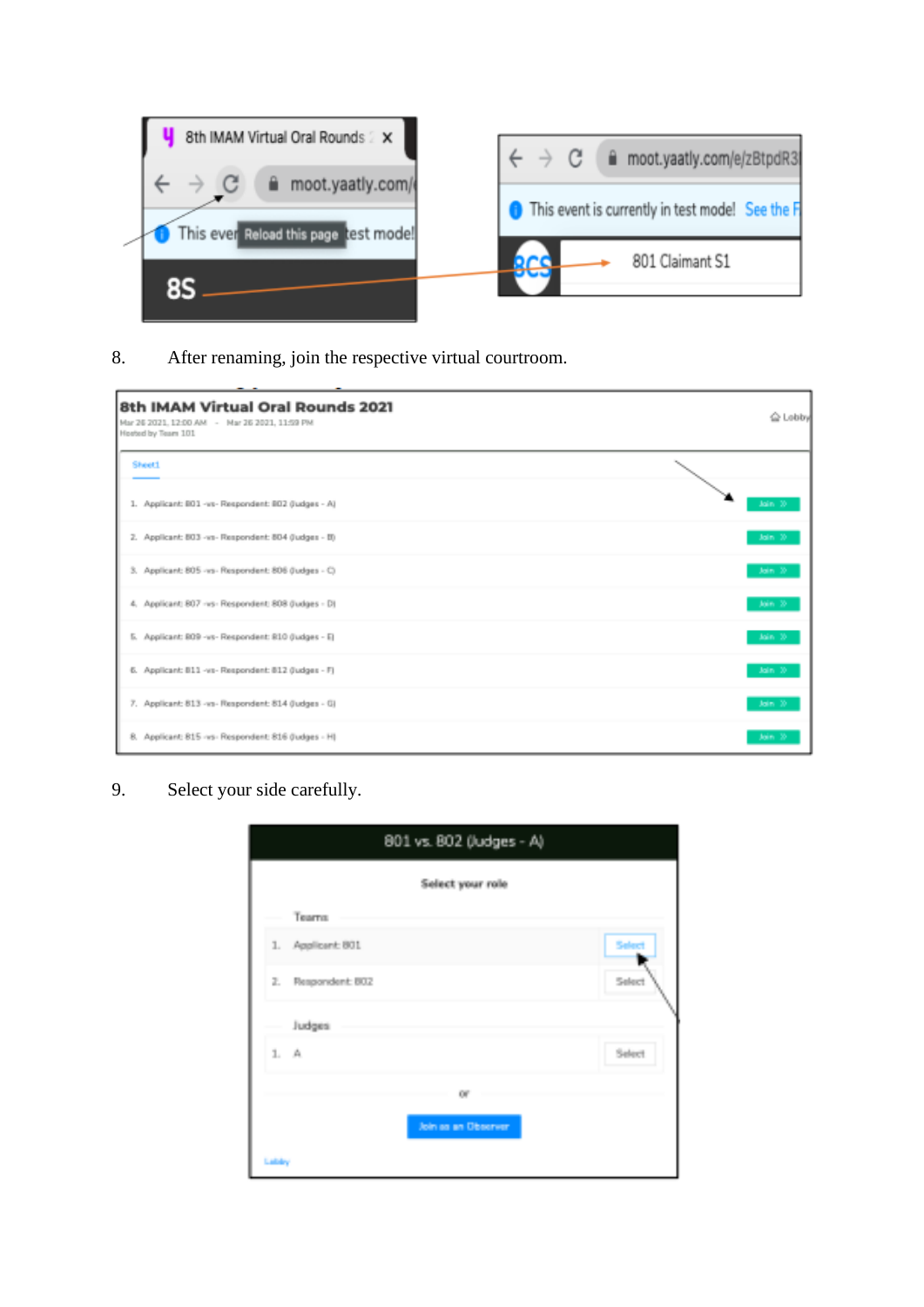10. Now, you enter the main courtroom session. The next step is for you to enter the speaker times, available in the top right corner. You must save the speaker times after entering them and check with the host if the needful is done. The host shall reiterate the speaker times, which the teams shall confirm. Claimant and Respondent shall enter the times separately, which shall be separately confirmed by the host.



11. After the Speaker Times are saved and the court is in session, upon approval of the round's judges, Claimant Speaker 1 shall take the floor by clicking on 'take the floor' button. After the floor is taken, Moot Yaatly automatically mutes the Speaker's microphone and switches the video off. The Speaker shall switch the video on and unmute before commencing with the round.

12. A timer will be visible in the right-hand side corner of the speaker panel. The host will solely control the timer. In case of any additional time granted at the judge's discretion, the host will extend time, visible in the same right-hand side corner.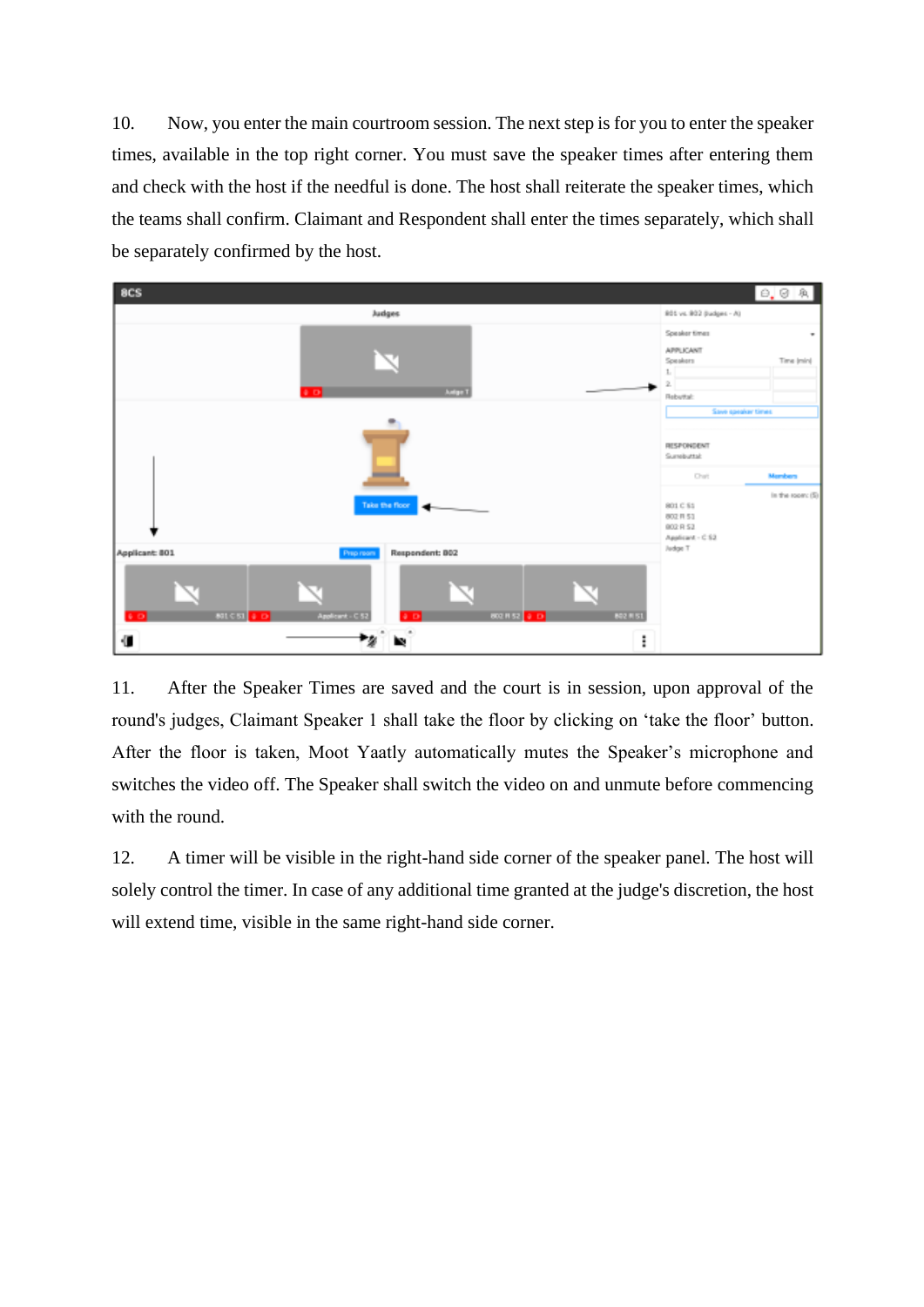

13. Once the Speaker on the floor has concluded, click on Stand down to step down from the podium, and the next Speaker can take the floor.

14. Each time a speaker takes the floor and stands down, Moot Yaatly automatically mutes all the participants. Other participants shall not unmute themselves for any reason whatsoever. The microphone for Speaker on the floor should be unmuted.

15. After the session, the members can leave the event by clicking the name icon in the top left corner and selecting 'leave event'.

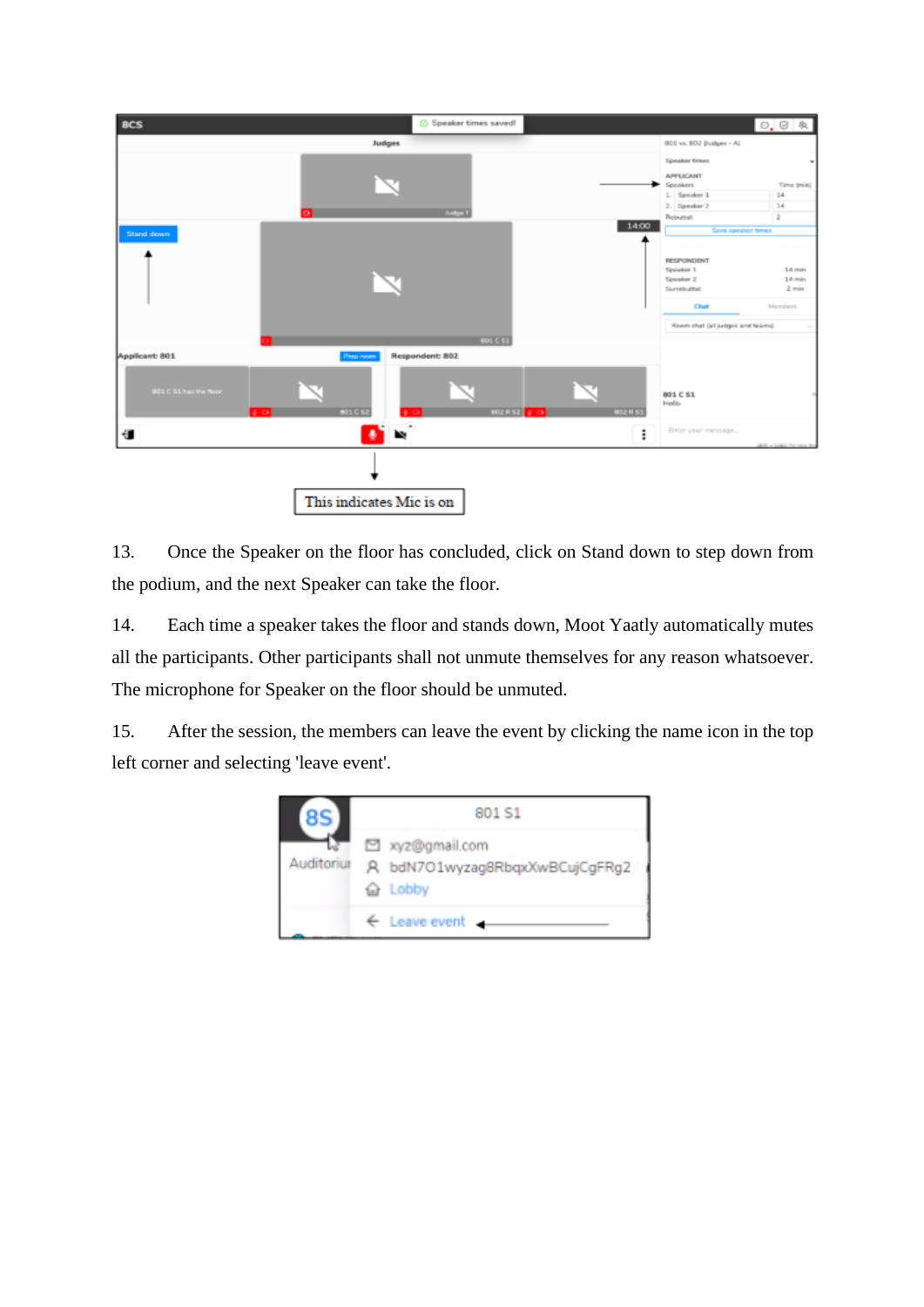#### <span id="page-14-0"></span>**How do you communicate in the meeting?**

1. Chat on Moot Yaatly shall be solely used by the participants. It is provided in the lower right corner.

*Note: for a better chat interface, you can minimise the size of time stamps once they have been uploaded (using the arrow mark to the extreme right of 'Speaker Times').*

|               | BOL vs. BO2 (ludges - Al)        |         |    |
|---------------|----------------------------------|---------|----|
| Speaker times |                                  |         | a. |
|               | Chat                             | Members |    |
|               | Room chat (all judges and teams) |         | ì, |
|               | Room chat (all judges and teams) |         |    |
| 101           |                                  |         |    |
|               |                                  |         |    |
|               |                                  |         |    |
|               |                                  |         |    |
|               |                                  |         |    |
|               |                                  |         |    |
|               |                                  |         |    |
|               |                                  |         |    |
|               |                                  |         |    |
|               |                                  |         |    |
|               |                                  |         |    |
|               |                                  | 0       |    |
|               | 4                                | Ŀ.      |    |
|               |                                  |         |    |
|               |                                  |         |    |
|               | No messages yet                  |         |    |

2. In the main courtroom session, the chat has two options:

a. First, for all the members in the main courtroom.

b. Second, separate chat for each group of Claimant, Respondent and Judge. This chat option allows participants to message only within their group, e.g., 801 - chat messages only for Claimants. These messages would not be visible to other members in the main courtroom session.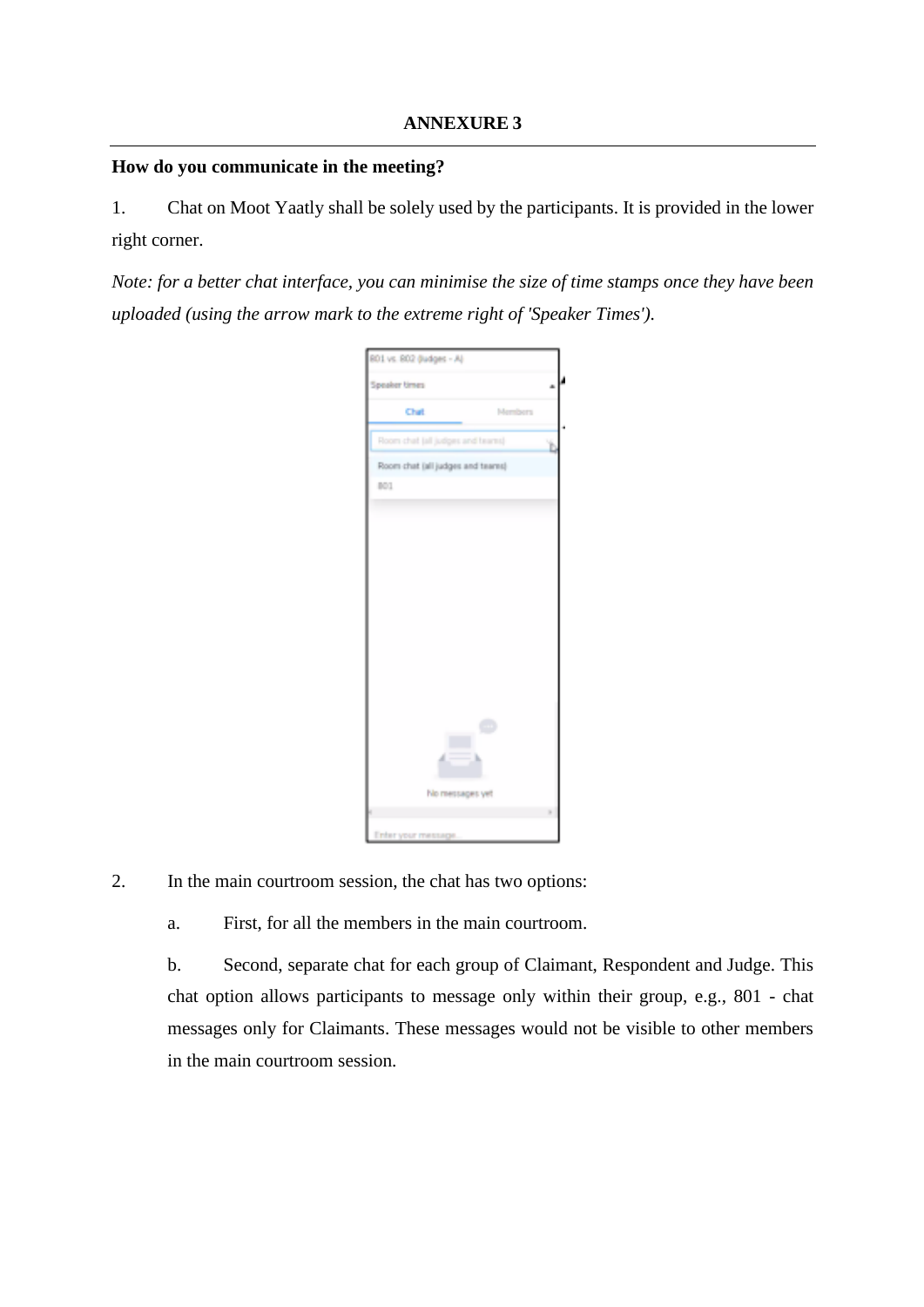#### **ANNEXURE 4**

## <span id="page-15-0"></span>**How to join Prep Room?**

1. Prep room option is available at the top right corner of each panel of the team. The prep room is a personal room for the team.



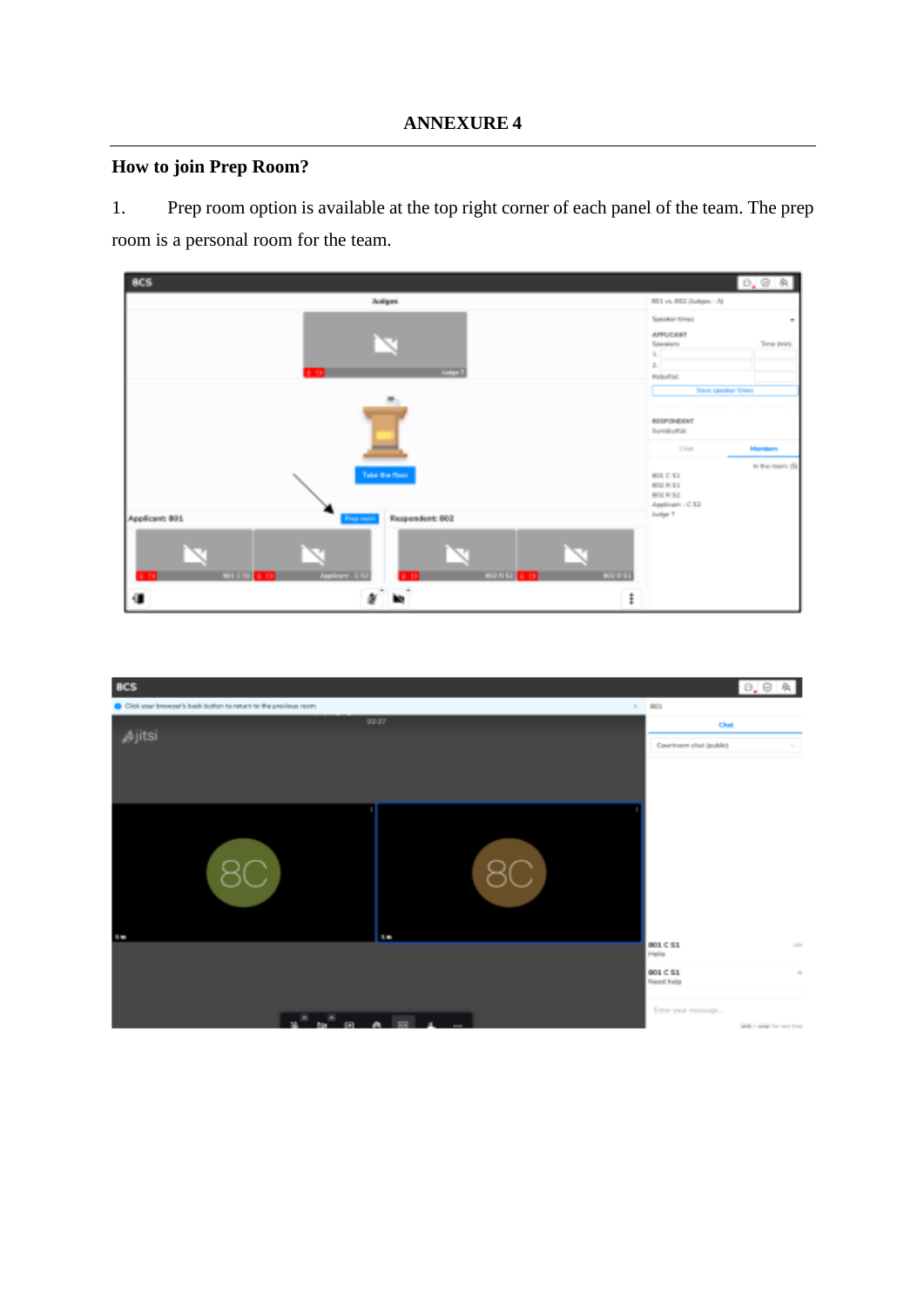2. Prep room provides for two chat options. Prep room chat (private) is limited to the members of the prep room. Courtroom chat (public) is available to communicate with the Host. Host will inform the team regarding feedback session via courtroom chat.

| 801                                                                                         | 801                                                                                    |  |  |
|---------------------------------------------------------------------------------------------|----------------------------------------------------------------------------------------|--|--|
| Chat                                                                                        | Chat                                                                                   |  |  |
| Courtroom chat (public)<br>w                                                                | Prep room chat (private)<br>v                                                          |  |  |
|                                                                                             |                                                                                        |  |  |
|                                                                                             |                                                                                        |  |  |
|                                                                                             |                                                                                        |  |  |
|                                                                                             |                                                                                        |  |  |
|                                                                                             |                                                                                        |  |  |
|                                                                                             |                                                                                        |  |  |
|                                                                                             |                                                                                        |  |  |
|                                                                                             |                                                                                        |  |  |
| 801 C S1<br>In case of any assistance required, the                                         |                                                                                        |  |  |
| participants can send message to public chat<br>as 'Need Help' and a member from Organising | No messages yet                                                                        |  |  |
| committee with join your prep room.                                                         |                                                                                        |  |  |
| Enter your message                                                                          | Private chat is available only for participants<br>in this Prep room. Team 801 (only). |  |  |

3. To exit the prep room, press the back button on the browser. This will prompt a pop-up window, and then you can re-join the main courtroom selecting the role you entered the courtroom earlier.

| v                                                                   | Demo for OC                           | X | 901 vs. 905 (Judges - A)        |
|---------------------------------------------------------------------|---------------------------------------|---|---------------------------------|
| Yaatly                                                              |                                       |   | Select your role                |
| C                                                                   | 凸 a <sup>o</sup> ♀ https://moot.yaatl |   | Teams                           |
|                                                                     |                                       |   | Applicant: 901<br>Select<br>1.  |
| This event is currently in test mode! See the FAQ for more details. |                                       |   | Respondent: 905<br>2.<br>Select |
|                                                                     |                                       |   | Judges                          |
|                                                                     |                                       |   | 1. A<br>Select                  |
| Sou have used up all your test mode time! Time allowed in rooms is  |                                       |   | or                              |
|                                                                     |                                       |   | Join as an Observer             |
| ASC                                                                 |                                       |   | Lobby                           |
|                                                                     |                                       |   |                                 |

Post this, the members would be redirected to the main courtroom session.